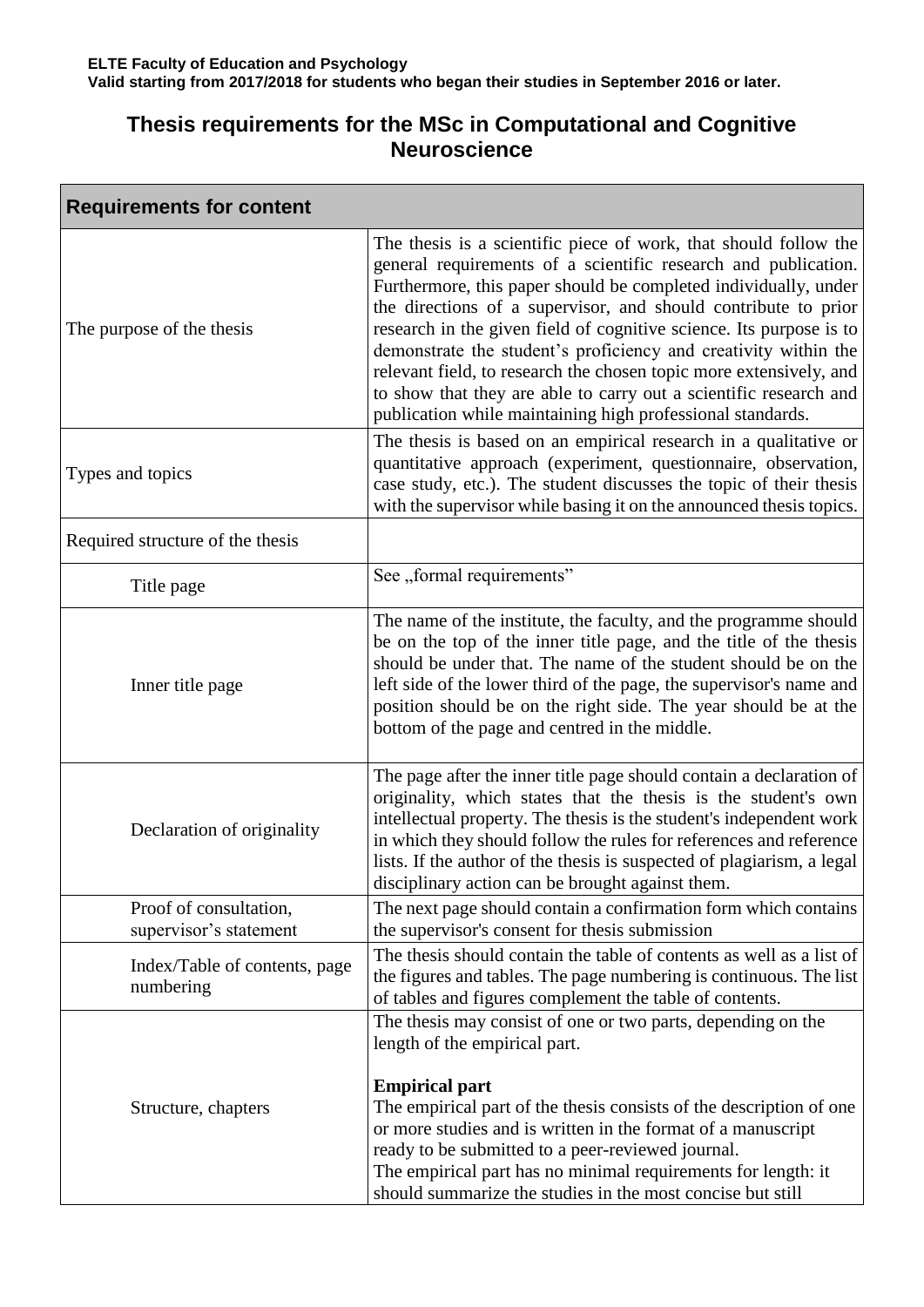|                                      | intelligible way. This is one of the main motivations behind<br>having two distinct parts in the thesis: students should not feel<br>forced to insert irrelevant sections of texts in order to increase<br>length. Therefore, irrelevant sections may be regarded as an<br>error during the evaluation process (contrary to prior practices).                                                                                                                                                                                                                                                                                                                                                                                                                                                                                                                                                                                                                                                                                                                                                                                                                                                                                              |
|--------------------------------------|--------------------------------------------------------------------------------------------------------------------------------------------------------------------------------------------------------------------------------------------------------------------------------------------------------------------------------------------------------------------------------------------------------------------------------------------------------------------------------------------------------------------------------------------------------------------------------------------------------------------------------------------------------------------------------------------------------------------------------------------------------------------------------------------------------------------------------------------------------------------------------------------------------------------------------------------------------------------------------------------------------------------------------------------------------------------------------------------------------------------------------------------------------------------------------------------------------------------------------------------|
|                                      | The empirical part should be comprehensible on its own and it should<br>not have any references to the theoretical part (if there is any).                                                                                                                                                                                                                                                                                                                                                                                                                                                                                                                                                                                                                                                                                                                                                                                                                                                                                                                                                                                                                                                                                                 |
|                                      | <b>Theoretical part</b><br>The theoretical part is related to the topic investigated in the empirical<br>part of the thesis and it discusses either a selected aspect of it in detail<br>and/or how it is nested in the wider scientific field. It differs from the<br>introduction of the empirical part in that it also discusses phenomena<br>not tightly linked to the study.<br>The aggregated length of the empirical and the theoretical part should<br>reach the minimal requirements set for the thesis by the instituational<br>regulations. Due to the characteristics of the task, the length of the<br>theoretical part may be more freely adjusted by the student than that of<br>the empirical part. If the length of the empirical part reaches the<br>minimal requirements of the insitutional regulations, the theoretical<br>part may be omitted.<br>The theoretical part may include references to the empirical part and<br>to the theoretical and empirical considerations mentioned there.<br>However, the theoretical part should not contain repetitions of the<br>descriptions already included in the empirical part. In the submitted<br>thesis, the theoretical part should precede the empirical part (if it |
|                                      | contains a theoretical part).<br>The theoretical and the empirical part should contain separate                                                                                                                                                                                                                                                                                                                                                                                                                                                                                                                                                                                                                                                                                                                                                                                                                                                                                                                                                                                                                                                                                                                                            |
| Notes, references, reference<br>list | reference lists and the end of the respective chapters.<br>The references and the reference list should be used according to<br>the publication requirements of APA 6 (www.apastyle.org),<br>there is a detailed guide to this in the appendix. The reference<br>list should only contain publications that are referenced in the<br>text of the study.                                                                                                                                                                                                                                                                                                                                                                                                                                                                                                                                                                                                                                                                                                                                                                                                                                                                                    |
| <b>Preparation and submission</b>    |                                                                                                                                                                                                                                                                                                                                                                                                                                                                                                                                                                                                                                                                                                                                                                                                                                                                                                                                                                                                                                                                                                                                                                                                                                            |
| Choosing and submitting a topic      | The topic submission form contains the topic of the thesis in the<br>form of a title and the outline of the thesis which should be a<br>paragraph of coherent text (approx. 1000 characters). It should<br>also list the 3-5 most important literature references. The topic<br>submission form (submitted by the student) should also contain<br>the supervisor's statement that they will undertake the supervision<br>as well as an approval of the educational structural unit<br>responsible for the programme or of its representative. Deadline<br>for thesis title submission:<br>- if the final examination is in the spring semester: 15th May<br>(in the previous year)<br>-if the final examination is in the autumn semester: 15th<br>October (in the previous year)                                                                                                                                                                                                                                                                                                                                                                                                                                                          |
| Supervisor                           | A supervisor can be a teacher and/or a researcher from the<br>university or an expert who is not an employee of the university.<br>The supervisor can guide the preparation of the thesis by work in                                                                                                                                                                                                                                                                                                                                                                                                                                                                                                                                                                                                                                                                                                                                                                                                                                                                                                                                                                                                                                       |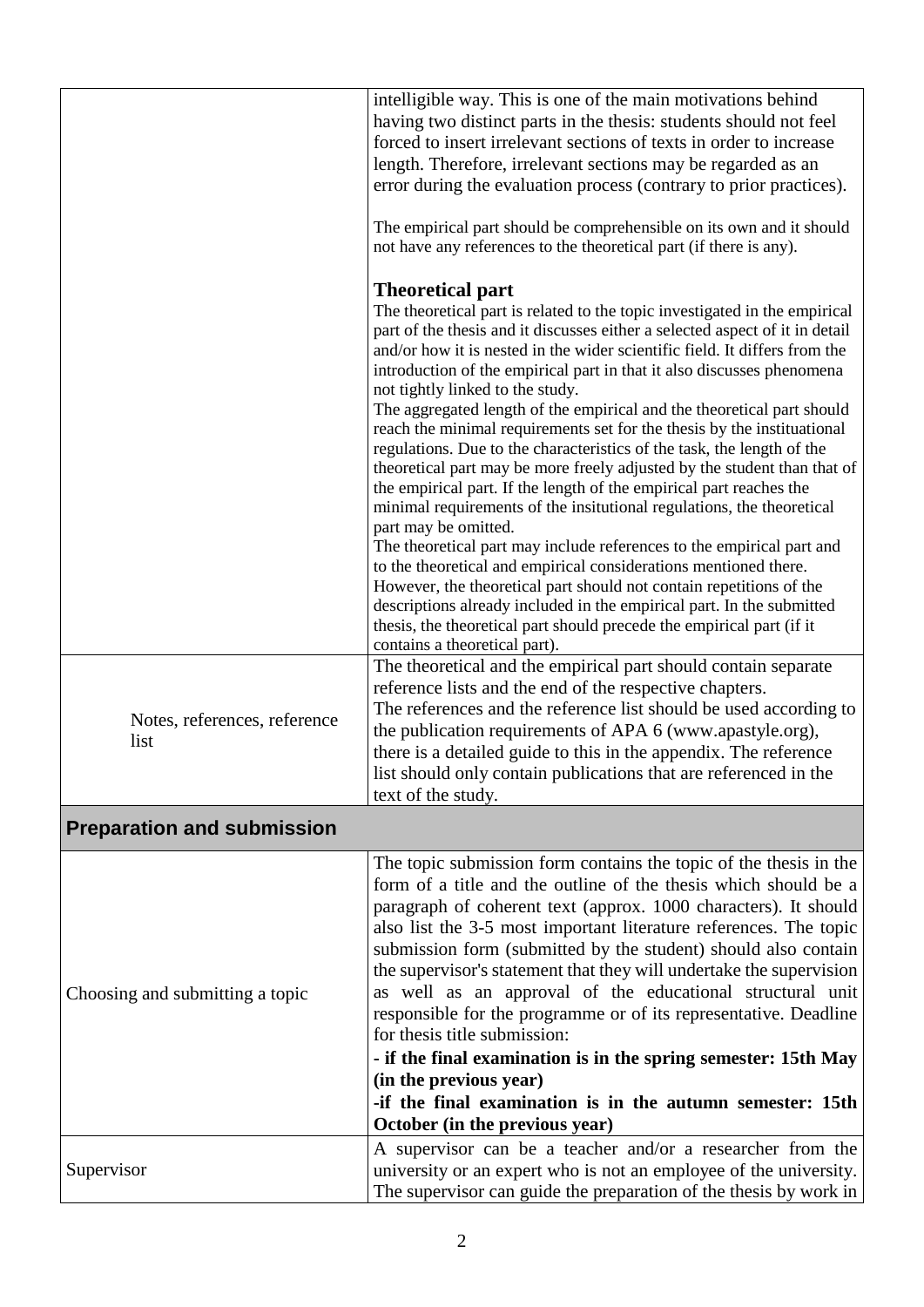|                                                  | groups or by individual tutoring. The supervisor should inform<br>the student who would like to work with them about the limits and<br>conditions of the cooperation at the time of topic submission.                                                                                                                                                                                                                                                                                                                                                                                                                                                                                                                                                                                                                                                                                                                                                                                                                                                                                                                                                                                                                                                                                                                                                                                                                                                                                                                                                                                                                                                                                                                                                                                                                                                                                                                                                                                                                                                                                                                                                                                                                                                                                                                                                                              |
|--------------------------------------------------|------------------------------------------------------------------------------------------------------------------------------------------------------------------------------------------------------------------------------------------------------------------------------------------------------------------------------------------------------------------------------------------------------------------------------------------------------------------------------------------------------------------------------------------------------------------------------------------------------------------------------------------------------------------------------------------------------------------------------------------------------------------------------------------------------------------------------------------------------------------------------------------------------------------------------------------------------------------------------------------------------------------------------------------------------------------------------------------------------------------------------------------------------------------------------------------------------------------------------------------------------------------------------------------------------------------------------------------------------------------------------------------------------------------------------------------------------------------------------------------------------------------------------------------------------------------------------------------------------------------------------------------------------------------------------------------------------------------------------------------------------------------------------------------------------------------------------------------------------------------------------------------------------------------------------------------------------------------------------------------------------------------------------------------------------------------------------------------------------------------------------------------------------------------------------------------------------------------------------------------------------------------------------------------------------------------------------------------------------------------------------------|
| Consultation                                     | The preparation of the thesis should be supported by regular<br>consultation (at least once per month) with the supervisor. The<br>student can only submit their thesis for evaluation with the written<br>permission of the supervisor                                                                                                                                                                                                                                                                                                                                                                                                                                                                                                                                                                                                                                                                                                                                                                                                                                                                                                                                                                                                                                                                                                                                                                                                                                                                                                                                                                                                                                                                                                                                                                                                                                                                                                                                                                                                                                                                                                                                                                                                                                                                                                                                            |
| Submission                                       | The students should submit the Thesis electronically to<br>Neptun exclusively.<br>Deadline for thesis submission:<br>- in the autumn semester: 20th November.<br>- in the spring semester: 20th April                                                                                                                                                                                                                                                                                                                                                                                                                                                                                                                                                                                                                                                                                                                                                                                                                                                                                                                                                                                                                                                                                                                                                                                                                                                                                                                                                                                                                                                                                                                                                                                                                                                                                                                                                                                                                                                                                                                                                                                                                                                                                                                                                                              |
| <b>Evaluation</b>                                |                                                                                                                                                                                                                                                                                                                                                                                                                                                                                                                                                                                                                                                                                                                                                                                                                                                                                                                                                                                                                                                                                                                                                                                                                                                                                                                                                                                                                                                                                                                                                                                                                                                                                                                                                                                                                                                                                                                                                                                                                                                                                                                                                                                                                                                                                                                                                                                    |
| of<br>Evaluator,<br>the<br>process<br>evaluation | The thesis is evaluated by the supervisor and a specified second<br>reviewer in writing. The grade for the thesis is the mathematical<br>average of these evaluations rounded to the nearest integer. There<br>are, however, two special cases:<br>1. If the average grade of the two evaluations is fail (average=1-<br>$1.50 - this$ is the case when both evaluations are fail or one<br>evaluation is a fail and the other one is a pass), the defence of the<br>thesis cannot be processed. The student should prepare a new<br>thesis after the approval procedure based on the Section 82 of the<br>Academic Regulations for Students (HKR) with the condition that<br>its specified time limitation is not applicable. In case of a repeated<br>thesis the student may apply at the earliest for the upcoming final<br>examination period. Modification of a thesis at least with grade<br>pass (the average of the thesis is at least 2) is not possible.<br>2. If one evaluation is fail (1) and the other one is at least<br>satisfactory (3) the supervisor responsible for the specialization<br>completed by the student should to choose a third evaluator. If the<br>third evaluator evaluates the thesis as fail as well which means<br>that there are two evaluations with grade fail, the grade will be<br>fail for the thesis. In this case the defence cannot be processed.<br>The student should prepare a new thesis based on the conditions<br>written in point 1. Mutatis mutandis the student cannot participate<br>on the oral defence. The final evaluation of the thesis is the<br>average of the evaluations given by further invited evaluators.<br>The Thesis course is a mandatory course to be completed in order<br>to receive an absolutorium. The course is completed by<br>submitting the Thesis itself. The evaluation of the Thesis course<br>is based on the grade given by the evaluations. The evaluation<br>reviews have to be attached to the thesis. Besides the evaluation<br>each of the reviewers formulates two topics which the candidate<br>will receive together with the evaluation so that they can prepare<br>themselves on the 4 topics. One of these topics will be chosen by<br>the final examination committee and the student will be asked to<br>elaborate on it at the exam. The evaluation can be collected at the |
|                                                  | relevant department at least two weeks before the date of the final                                                                                                                                                                                                                                                                                                                                                                                                                                                                                                                                                                                                                                                                                                                                                                                                                                                                                                                                                                                                                                                                                                                                                                                                                                                                                                                                                                                                                                                                                                                                                                                                                                                                                                                                                                                                                                                                                                                                                                                                                                                                                                                                                                                                                                                                                                                |